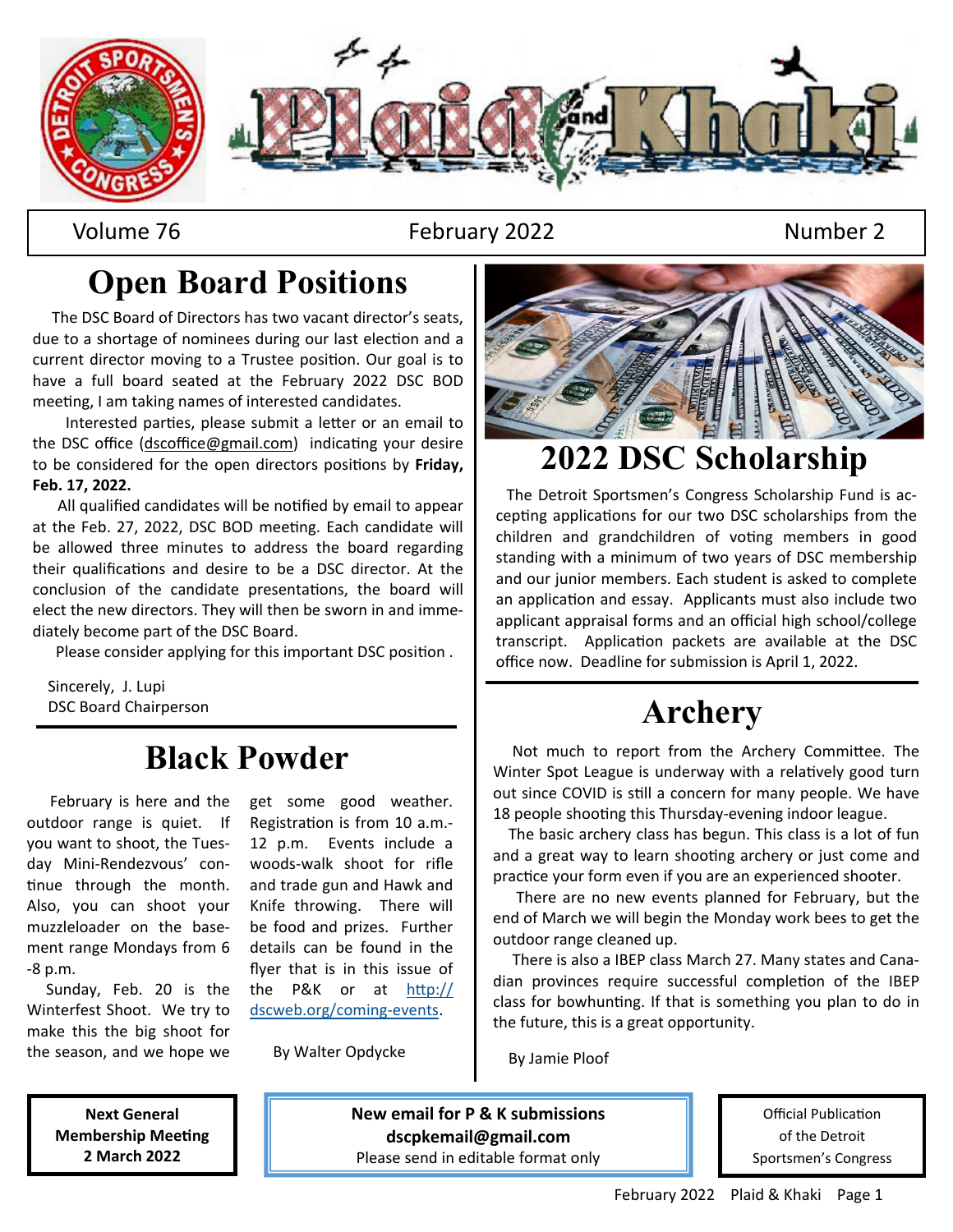#### **Plaid & Khaki**

Official newsletter and published monthly by

**Detroit Sportsmen's Congress** 

#### **DSC CONTACTS**

**OperaƟons Manager:**  *Bonnie Palmer* 

#### **Asst. Manager:** *Sherry Studer*

Office Hours: 8 a.m.-4 p.m. Mon - Fri Wed 8 a.m.-8 p.m. 586-739-3500 Fax: 586-739-7704 Website: www.dscweb.org E-mail: dscoffice@gmail.com

**Skeet, Trap & Pro Shop**  *Open*  Wed, Thur 10 a.m.-6p.m. Sat-Sun 10 a.m.-4 p.m. **586‐739‐3502** 

**SporƟng Clays & 5‐Stand**  *Leah Hunawill*  **(Nov‐Mar)** Wed, Thur, Sat & Sun 10 a.m.-4 p.m. **(Apr‐May)** Wed & Thur 10 a.m.-5 p.m. Sat & Sun 10 a.m.-4 p.m. **(Jun‐Sep)** Wed & Thur 10 a.m.-6 p.m. Sat & Sun 10 a.m.-4 p.m. **(Oct)** Wed & Thur 10 a.m.-5 p.m. Sat & Sun 10 a.m.-4 p.m. **586‐739‐2210** 

**Clubhouse**  *Ellen Studer*  Wed—Fri 5 p.m.-10 p.m. Sat 11 a.m.-6 p.m. . Sun 12-6 p.m. **586‐739‐3501** 

**Kitchen**  Wed—Fri 5 p.m.-9 p.m. Sat-Sun 11 a.m.-5 p.m.

**DSC Campgrounds Horseshoe Lake: Campground Manager**  *William O'Connell*  1050 Oakwood Road Oxford, MI 48371-0262 **248‐628‐3859 Fax: 248‐628‐2123** 

**Please address changes to the P & K CommiƩee dscpkemail@gmail.com**

## **DSC Officers and Directors**

**Term thru 2022** 

**President Secretary** 

**1st Vice President Chairman of the Board** Dave Pierce **Director**  Jim Estes Joe Lupi (EducaƟon & Cowboy) Tad Blankenburg

Term thru 2022 Term thru 2021 **Director** 

Jim Rhodes **Tim Young Director** Term thru 2022 **Director** 

Term thru 2022 **Trustee** Life Membership ) (Camping) Tom Murphy

 Emil Silarski **Director**  Term thru 2024 **Director** 

**Director** 

**Director/Sergeant‐at‐Arms** 

**Director Director Director** 

(Safety) **Cancel Accord Contract Contract Contract Contract Contract Contract Contract Contract Contract Contract Contract Contract Contract Contract Contract Contract Contract Contract Contract Contract Contract Contract** 

**Treasurer** Term thru 2023 **Director Director**  Bill Saylor **(Parliamentarian)** Christine Tonegatto-Salo Stan Surratt (Facebook, Juniors (Skeet & Trap) Term thru 2022 **Trustee** & Clubhouse)

> Mert Wreford (Archery) (Blackpowder)

**Director**  Bob Savo Sam Goldwater **Baul Communist Paul Koehn** Dave Duey (Sporting Clays) (Membership & Show, Term thru 2022 Term thru 2022 Term 1 2022 Term thru 2022 Conservation

(Pistol)

**2nd Vice President Senior Trustee** Chairman of the Board

## **CommiƩee Chairs and Co‐Chairs**

**Archery/Junior Archery Cowboy Action Junior Shotgun Safety** Dean Burnett **Dean Burnett** Joe Lupi **Rick Stanfield** Jim Rhodes 586-372-7092 248-549-1075 248-568-0857 dabarcher@aƩ.net lupij@wowway.com **Life Membership** 

**Lead Ranger ~ Camping hunter Education between Planning & Grounds 6 Ken Peters** Brian Matthews Chris Tomkow Jim Estes DSCwebmaster@gmail.com 586-739-3500 586-739-3500 248-709-5254

586-739-3500 586-247-7266 248-462-9500

**Black Powder CCW/CPL Personal Prot.** 248-709-5254 Chris Tomkow Gerry Ridener **Bob Savo** 687 and 586-739-3500 586-739-3500 248-651-8667 **Membership & Show** 

**Camping Campion Campion Communist Campion Campion Campion Campion Campion Campion Campion Campion Campion Campion C** Larry MarƟn 586-634-4240 **Plaid & Khaki** 248-835-4506 joevallone@aol.com dscpkemail@gmail.com

Vacant Bill Malopolski Stan SurraƩ 586-292-0926

**Conservation Conservation Dunior Rifle Rifle Rifle Rifle Rifle Work Hours** David Duey Don Szlezyngier Dave Carbery Mike Schany 248-891-3456 586-263-6860 248-521-8157 586-784-9830

gridener66@gmail.com **Sporting Clays Clays Clays Clays Clays Clays Clays Clays Clays Clays Clays** Education **248-891-3456** Dennis McKeough

Jim Estes **Skeet & Trap** 

**Website** 

 **Women of Aim Clubhouse Junior Pistol Pistol** Vada Billings

**Term thru 2023**  The Corey Salo<br>
(Rifle, Women of Aim)<br>
Director<br>
Director<br>
Director<br>
(Website &<br>
Life Membership)<br>
Life (Camping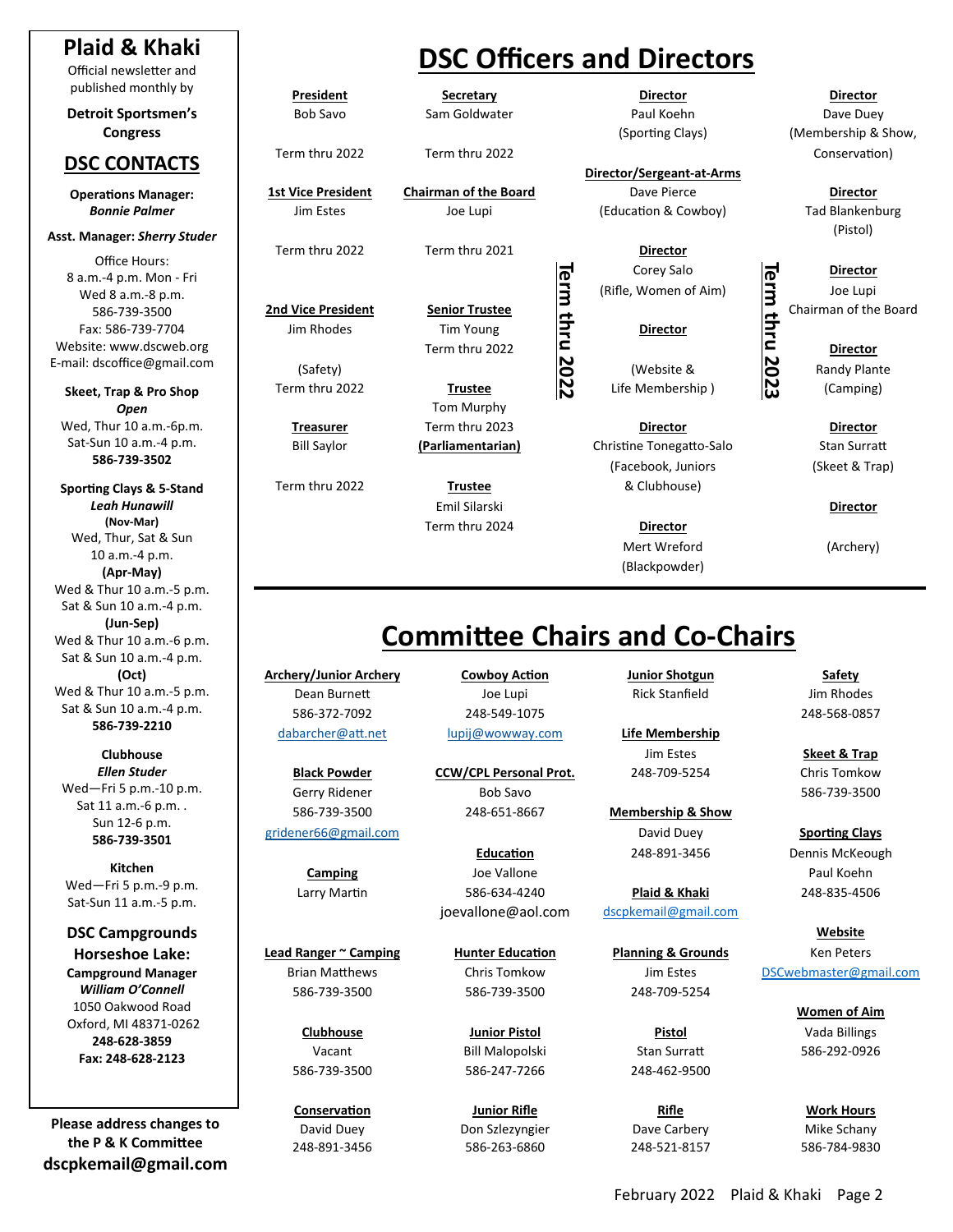#### **P & K CommiƩee**

Christine Tonegatto-Salo Chairperson/ Publisher Corey Salo, Publisher Angie Farmer, John Krisfalusi Mailing Team

#### **AFFILIATED WITH:**

Amateur Trap Association ARVC Civilian Marksmanship Program Clinton River Watershed Council Ducks Unlimited Gun Owners of America International Practical Shooters **Confederation** MARVAC Michigan Archery Association Michigan Bow Hunters Michigan Coalition for Responsible Gun Owners Michigan Rifle & Pistol Assoc. Michigan Skeet Association Michigan Trap Association National Field Archery Assoc, National Muzzleloaders Rifle Association National Rifle Association National Skeet Shooting Assoc. National Sporting Clays Assoc. National Wild Turkey Federation Safari Club International -Detroit Chapter Single Action Shooting Society TriCounty Archery Association United States Practical Shooting Association Wolverine Rangers USA Archery USA Shooting



**Robert Yaxley** 

 Robert was a DSC member since 1991. He is Ken Yaxley's father and a pistol shooter.

**LE / EO Refresher & OrientaƟon**  Feb.21, 2022 10 a.m. in the range building

 Sunday, Jan. 9, DSC Rifle hosted a Biathlon Shoot. There was no skiing involved but the targets were set up to simulate those that are used in a real biathlon shoot. Seven shooters participated. The winner in the adult class was Gary Dawson with Tom Sullivan coming in second. The turnout was lower than last year.

 The next Rifle fun shoot is the annual Poker Shoot Sunday, Feb. 20. It is a "luck" shoot. You are going for the best poker card combination, but you can't see the cards as they

**Rifle** 

are on the reverse side of your target. Hence, you have a real good chance to win even if you are not a particularly good shot.

In news from the DSC Board, effective immediately, the associate membership fee is going up this year from \$10 to \$50. The associate member range fee is going up as well. Associate Members will now shoot at the escorted guest rate of \$14, includes environmental fee. Previously, their range fee was at the member rate of \$8.

By Walter Opdycke

#### NRA METALLIC CARTRIDGE (Riϐle & Pistol) **RELOADING COURSE**

**PLACE:** DSC, 49800 DEQUINDRE ROAD (Club House) UTICA, MI 48317

#### **COURSE OBJECTIVES:**

The objective of the Reloading Class is to teach the basic knowledge necessary for the safe and proper reloading metallic cartridges (rifle & pistol). Course includes some interesting background, history and manufacture of components, instruction on safe use of reloading equipment, and some hands-on work. Includes videos, hand outs, text book and take home information. NRA Instructor certifications also earned (if an NRA Instructor already).

**TIME & DATE:** Saturday March 12, 2022 from 8 a.m. to 4 p.m.

**COST:** \$85. DSC Members \$65 All classroom material is provided.

**TO REGISTER:** PRE-REGISTRATION IS REQUIRED AND LIMITED TO 25 STUDENTS) Return Form With Payment Made Out To: **"DETROIT SPORTSMEN'S CONGRESS "** 

| <b>NAME</b> |
|-------------|
|             |

**ADDRESS:\_\_\_\_\_\_\_\_\_\_\_\_\_\_\_\_\_\_\_\_\_\_\_\_\_\_\_\_\_\_\_\_\_\_\_\_\_\_\_\_\_\_\_\_\_ Zip:\_\_\_\_\_\_\_\_\_\_\_\_\_\_** 

**CITY:\_\_\_\_\_\_\_\_\_\_\_\_\_\_\_\_\_\_\_\_\_\_\_\_\_\_\_\_\_\_\_\_\_\_\_\_\_ Phone:\_\_\_\_\_\_\_\_\_\_\_\_\_\_\_\_\_\_\_\_\_\_\_\_** 

**ConfirmaƟon email\_\_\_\_\_\_\_\_\_\_\_\_\_\_\_\_\_\_\_\_\_\_\_\_\_\_\_\_\_\_\_\_\_\_\_\_ DSC Club # \_\_\_\_\_\_\_\_\_** 

 $AGE: 18+$  or with Parent

MCR 3/12/22 **RETURN TO:** BOB SAVO. 53741 TIDAL LANE, SHELBY TWP., MI 48316 rmsavo@ameritech.net

# **POKER FUN SHOOT**

Sunday Feb. 20; 10 a.m. to Noon. Rifle Range *Open to the Public Any caliber, gauge or powder Any sights*  Targets at 50 yards Seven shots at the **BACKSIDE** of playing cards Make your best five card poker hand. Just the **LUCK** of the **SHOT**.

Fees: Adults \$10, Juniors \$5 fee includes one target.

Additional hands (targets) are \$2 dollars each and create the pot money.

Shoot as many as like, all ages welcome, Bring the kids and grandkids

Rifles and Ammo, provided if needed

**Sponsored by the DSC Rifle Committee**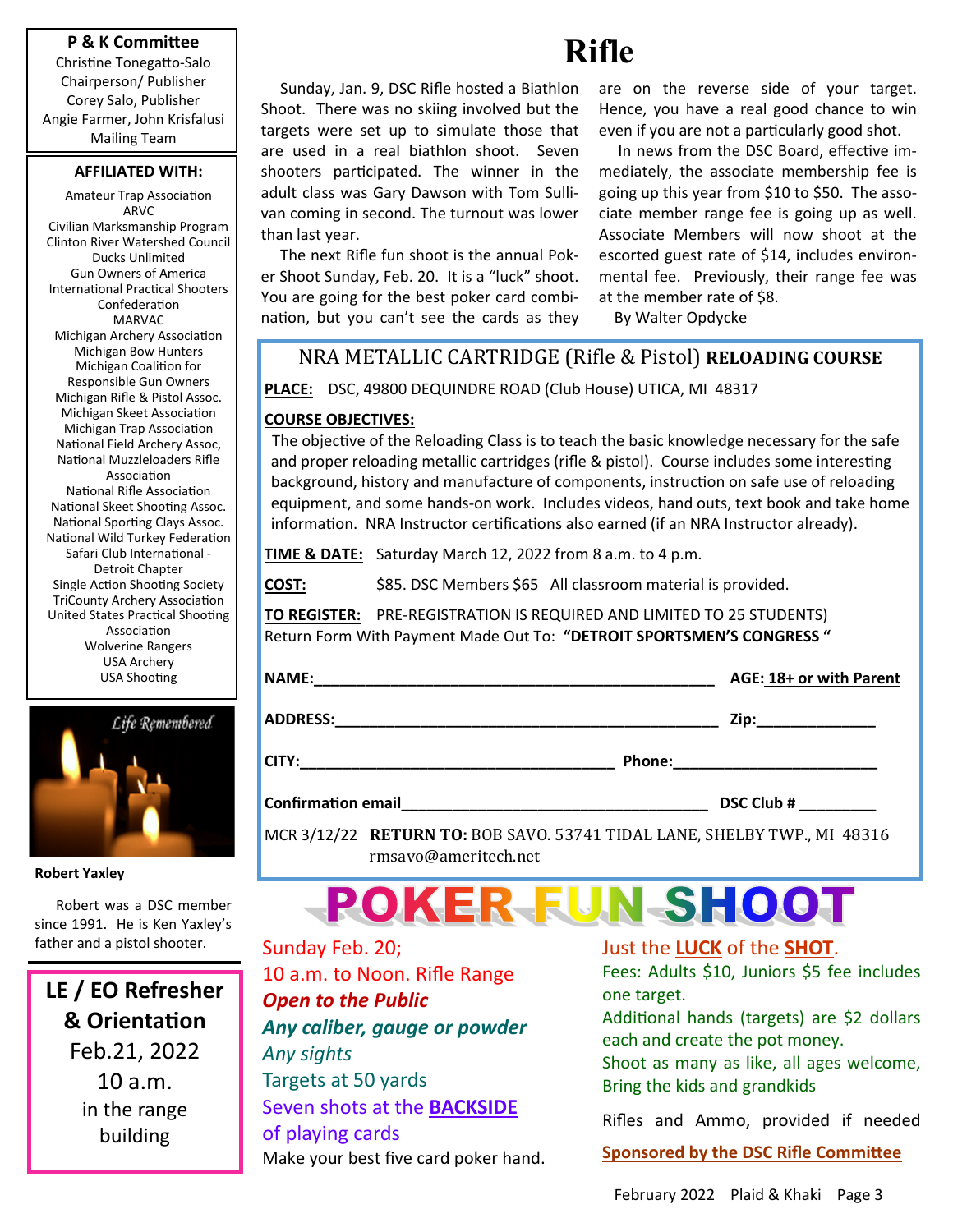#### **RANGE OPEN SHOOTING HOURS**

**Archery 3D (Apr ‐ Sep)** Sat & Sun 9 a.m. to 3:30 p.m.

**Black Powder Tue** 9 a.m.—3 p.m. **Mon** 6 p.m. - Dusk

**Cowboy Action (Apr‐Oct) Sat** 10 a.m.-2 p.m. **(Nov‐Mar) Sat** 10 a.m.-12 p.m. **(May‐Sep) Wed** 6 p.m.-Dusk

**Pistol Fri** 10 a.m.-2 p.m. **Sat‐Sun** 10 a.m.-2 p.m. **586‐739‐3502** 

**Rifle (May‐Sep) Sat‐Sun** 11 a.m.-4 p.m. **(Dec‐Apr) Sun** 11 a.m.-3 p.m. **(Oct‐Nov)**  Check website or sight-in flyer for dates and times

**Skeet /Trap & Pro Shop Wed & Thur.** 10 a.m.-6 p.m. **Sat‐Sun** 10 a.m.-4 p.m. **586‐739‐3502**

**SporƟng Clays/5‐Stand (Nov‐Mar) Wed, Thur, Sat & Sun**  10 a.m.-4 p.m. **(Apr‐May) Wed & Thur** 10 a.m.-5 p.m. **Sat & Sun** 10 a.m.-4 p.m. **(Jun‐Sep) Wed & Thur** 10 a.m.-6 p.m. **Sat & Sun** 10 a.m.-4 p.m. **(Oct) Wed & Thur** 10 a.m.-5 p.m. **Sat & Sun** 10 a.m.-4 p.m. **586‐739‐2210**

## **February 2022**

| Sunday                          | Monday                            | Tuesday                    |
|---------------------------------|-----------------------------------|----------------------------|
|                                 |                                   |                            |
| <b>BA - Barn</b>                |                                   | Mini-Rendezvous 9am-3pm DP |
| <b>BR</b> - Basement Range      |                                   | USPSA Practice 5pm-8pm BR  |
| <b>CG - Camp Ground</b>         | <b>LERO Refresher/Orientation</b> |                            |
| <b>CH - Clubhouse</b>           | February 21st 10am                |                            |
| DP - Delaney Park               | <b>Range Building</b>             |                            |
| PO - Pistol Outdoor             |                                   |                            |
| RR - Rifle Range                |                                   |                            |
| <b>SG - Shotgun Building</b>    |                                   |                            |
| 6                               | $\overline{7}$                    | 8                          |
| Sporting Clays 10am-3:30pm      | Small Bore 2pm-4pm BR             | Mini-Rendezvous 9am-3pm DP |
| Skeet/Trap Open 10am-4pm        | Open Pistol 6pm to 8pm BR         | USPSA Practice 5pm-8pm BR  |
| Open Rifle 11am-3pm RR          |                                   |                            |
| Open Pistol 10am-12pm BR        |                                   |                            |
| Junior Shotgun 12pm-2pm         |                                   |                            |
| Basic Pistol Class Noon-4:30 BR |                                   |                            |
| Inter. CPL Practice 5-7pm BR    | Pistol Meeting 7pm-8pm SG         |                            |
| 13                              | 14                                | 15                         |
| Sporting Clays 10am-3:30pm      | Small Bore 2pm-4pm BR             | Mini-Rendezvous 9am-3pm DP |
| Skeet/Trap Open 10am-4pm        | Open Pistol 6pm to 8pm BR         | USPSA Practice 5pm-8pm BR  |
| Open Rifle 11am-3pm RR          |                                   |                            |
| Open Pistol 10am-2pm BR         |                                   |                            |
| Junior Shotgun 12pm-2pm         | Valentine's                       |                            |
|                                 |                                   |                            |
| 20                              | 21                                | 22                         |
| Sporting Clays 10am-3:30pm      | Small Bore 2pm-4pm BR             | Mini-Rendezvous 9am-3pm DP |
| Skeet/Trap Open 10am-4pm        | Open Pistol 6pm to 8pm BR         | USPSA Practice 5pm-8pm BR  |
| Open Rifle 11am-3pm RR          | LERO Refresher/Orientation 10amSG |                            |
| No OPEN Pistol                  |                                   |                            |
| Junior Shotgun 12pm-2pm         |                                   |                            |
| Winterfest Reg. 10am-12pm DP    |                                   |                            |
| USPSA Match 8am-4pm BR          |                                   |                            |
| New Member Orient 1pm CH        |                                   |                            |
| Poker Shoot 10am-12pm RR        |                                   |                            |
| 27                              | 28                                |                            |
| Sporting Clays 10am-3:30pm      | Small Bore 2pm-4pm BR             |                            |
| Skeet/Trap Open 10am-4pm        | Open Pistol 6pm to 8pm BR         |                            |
| Open Rifle 11am-3pm RR          |                                   |                            |
| Open Pistol CLOSED              |                                   |                            |
| Junior Shotgun 12pm-2pm         |                                   |                            |
| Jr Rifle Match 8am-5pm BR       | <b>BOD Meeting 6:30pm TBD</b>     |                            |
|                                 |                                   |                            |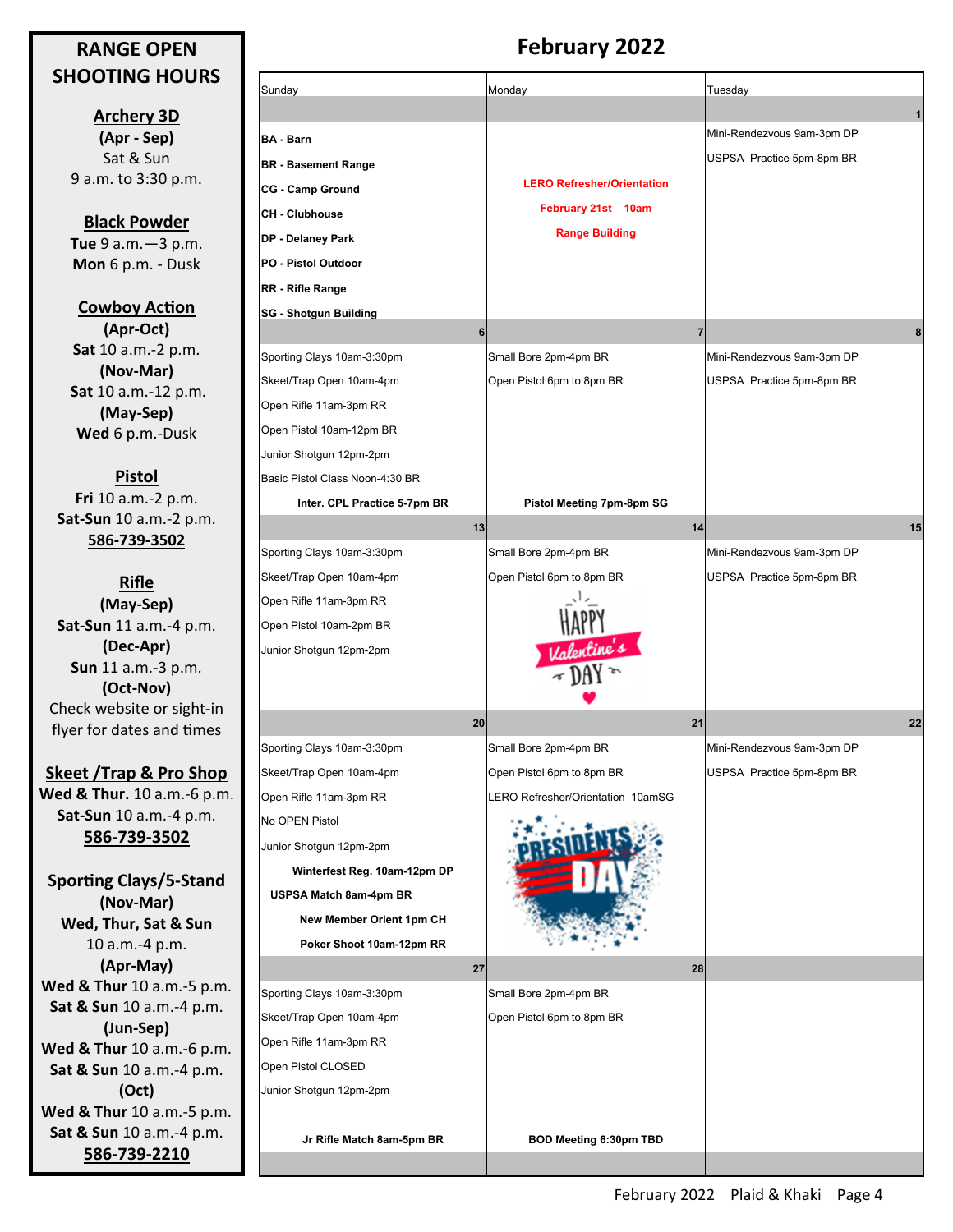#### We try to be accurate with this Calendar. Changes are sometimes missed, please call to verify before heading out to the club.

| Wednesday                  | Thursday                          | Friday                    | Saturday                             |
|----------------------------|-----------------------------------|---------------------------|--------------------------------------|
|                            | $\mathbf{3}$<br>$\overline{2}$    | 4                         |                                      |
| Sporting Clays 10am-4:00pm | Sporting Clays 10am-4:00pm        | Open Pistol 10am - 2pm BR | Sporting Clays 10am-3:30pm           |
| Skeet/Trap Open 10am-6pm   | Skeet/Trap Open 10am-6pm          |                           | Skeet/Trap Open 10am-4pm             |
| PPC League 6pm-9pm BR      | Bullseye 5pm-8:30pm BR            | Jr. Rifle 7:00pm BR       | Open Pistol 10am-2pm BR              |
| Парру<br>Groundhog<br>Day! | Indoor Spot League 6-9pm Barn     | Open Archery/Joad 6pm-8pm | USPSA Pract 2:30pm-5:30pm BR         |
|                            |                                   |                           | Cowboy Practice 10am-12pm            |
|                            |                                   |                           | Basic Archery Class 11am-1:30pm Barn |
| General Membership Mtg.    |                                   |                           |                                      |
| 8pm TBD                    | Rifle Meeting 7:30pm CH           |                           |                                      |
|                            | 10<br>9 <sub>l</sub>              | 11                        | 12                                   |
| Sporting Clays 10am-4:00pm | Sporting Clays 10am-4:00pm        | Open Pistol 10am - 2pm BR | Sporting Clays 10am-3:30pm           |
| Skeet/Trap Open 10am-6pm   | Skeet/Trap Open 10am-6pm          |                           | Skeet/Trap Open 10am-4pm             |
| PPC League 6pm-9pm BR      | Bullseye 5pm-8:30pm BR            | Jr. Rifle 6:30pm BR       | Open Pistol 10am-2pm BR              |
|                            | Indoor Spot League 6-9pm Barn     | Open Archery/Joad 6pm-8pm | USPSA Pract 2:30pm-5:30pm BR         |
|                            |                                   |                           | Cowboy Practice 10am-12pm            |
|                            |                                   |                           | Basic Archery Class 11am-1:30pm Barn |
|                            | <b>WOA Mtg. 7:00 SG</b>           |                           |                                      |
| 16                         | 17                                | 18                        | 19                                   |
| Sporting Clays 10am-4:00pm | Sporting Clays 10am-4:00pm        | Open Pistol 10am - 2pm BR | Sporting Clays 10am-3:30pm           |
| Skeet/Trap Open 10am-6pm   | Skeet/Trap Open 10am-6pm          | Jr. Pistol 6pm-7:30pm BR  | Skeet/Trap Open 10am-4pm             |
| PPC League 6pm-9pm BR      | Bullseye 5pm-8:30pm BR            | Jr. Rifle 7:30pm BR       | Open Pistol CLOSED                   |
|                            | Indoor Spot League 6-9pm Barn     | Open Archery/Joad 6pm-8pm | USPSA Setup 8:00am-4:00pm BR         |
|                            |                                   |                           |                                      |
|                            |                                   |                           | Basic Archery Class 11am-1:30pm Barn |
|                            |                                   |                           |                                      |
| BP Committee Mtg 7pm CH    | S&T Meeting 6pm CH                |                           |                                      |
| 23                         | 24                                | 25                        | 26                                   |
| Sporting Clays 10am-4:00pm | Sporting Clays 10am-4:00pm        | Open Pistol 10am - 2pm BR | Sporting Clays 10am-3:30pm           |
| Skeet/Trap Open 10am-6pm   | Skeet/Trap Open 10am-6pm          | Jr. Pistol 6pm-7:30pm BR  | Skeet/Trap Open 10am-4pm             |
| PPC League 6pm-9pm BR      | Bullseye 5pm-8:30pm BR            | Jr. Rifle 7:30pm BR       | Open Pistol CLOSED                   |
|                            | Indoor Spot League 6-9pm Barn     | Open Archery/Joad 6pm-8pm | Cowboy Practice 10am-12pm            |
|                            |                                   |                           | Basic Archery Class 11am-1:30pm Barn |
|                            |                                   |                           |                                      |
|                            |                                   |                           |                                      |
|                            |                                   |                           |                                      |
|                            |                                   |                           | Jr Rifle Match 8am-5pm BR            |
|                            |                                   |                           |                                      |
|                            |                                   |                           |                                      |
|                            | <b>LERO Refresher/Orientation</b> |                           |                                      |
|                            | February 21st 10am                |                           |                                      |
|                            | <b>Range Building</b>             |                           |                                      |
|                            |                                   |                           |                                      |
|                            |                                   |                           |                                      |
|                            |                                   |                           |                                      |
|                            |                                   |                           |                                      |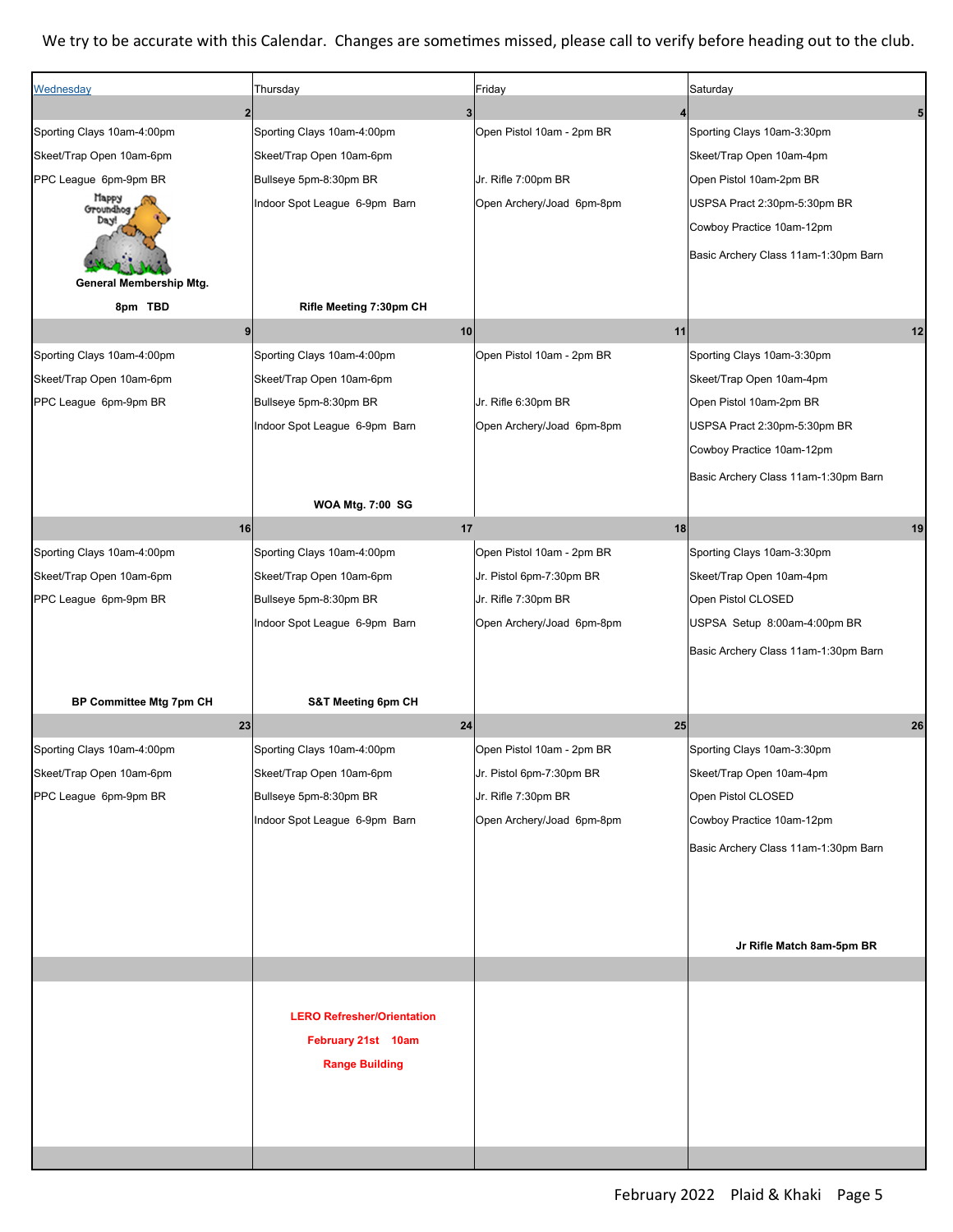|                           | <b>CPL/CCW Refresher Course</b>                                                                                                                                                                                                                                                                                                                                                                                                    |  |  |  |
|---------------------------|------------------------------------------------------------------------------------------------------------------------------------------------------------------------------------------------------------------------------------------------------------------------------------------------------------------------------------------------------------------------------------------------------------------------------------|--|--|--|
| <b>LOCATION:</b>          | Detroit Sportsmen's Congress 49800 Dequindre Road, Shelby Twp., MI 48317 586-739-3500<br>(Shotgun range building)                                                                                                                                                                                                                                                                                                                  |  |  |  |
| <b>COURSE OBJECTIVES:</b> | Class required for those who have a current CPL license to renew their license.<br>Recommend taking this class 3-months prior to expiration.<br>Review changes to CPL and firearm laws.                                                                                                                                                                                                                                            |  |  |  |
|                           | Review fundamentals of handgun handling including, stance, aiming and shooting.<br>Includes structured practical handgun shooting exercises.                                                                                                                                                                                                                                                                                       |  |  |  |
| DATE & TIME:              | One night class 7 - 10 p.m. Feb. 15<br>March 15   or Apr. 12   check box for desired class.                                                                                                                                                                                                                                                                                                                                        |  |  |  |
| COST:                     | Non DSC Member \$75 DSC Member \$60 Add \$25, if gun and ammo are required and check box.                                                                                                                                                                                                                                                                                                                                          |  |  |  |
| <b>REGISTRATION:</b>      | REGISTRATION REQUIRED. CLASS SIZE LIMITED. RETURN FORM TO ADDRESS BELOW, PAYMENT DUE AT CLASS.                                                                                                                                                                                                                                                                                                                                     |  |  |  |
| <b>NAME:</b>              | <b>MAGE: 21 or older SEX:</b> _________                                                                                                                                                                                                                                                                                                                                                                                            |  |  |  |
|                           | (Name exactly as on your Driver's License)                                                                                                                                                                                                                                                                                                                                                                                         |  |  |  |
| <b>Address:</b>           | <b>Example 2018</b> Phone: <b>Phone: Phone: Phone:</b>                                                                                                                                                                                                                                                                                                                                                                             |  |  |  |
| City:                     |                                                                                                                                                                                                                                                                                                                                                                                                                                    |  |  |  |
| Email:                    | (for confirmation/reminder only)                                                                                                                                                                                                                                                                                                                                                                                                   |  |  |  |
|                           |                                                                                                                                                                                                                                                                                                                                                                                                                                    |  |  |  |
|                           | DSC Membership #: Return form to: Bob Savo, 53741 Tidal Lane, Shelby Twp., MI 48316<br>Phone: 248-651-8667 Or Email: rmsavo@ameritech.net                                                                                                                                                                                                                                                                                          |  |  |  |
|                           |                                                                                                                                                                                                                                                                                                                                                                                                                                    |  |  |  |
| <b>LOCATION:</b>          | <b>CPL / CCW / NRA Basic Pistol/Personal Protection Course</b><br>DETROIT SPORTSMEN'S CONGRESS, 49800 DEQUINDRE ROAD, UTICA, MI 48317<br>Phone 586-739-3500<br>Class has been designed for those having prior handgun experience but no formal class                                                                                                                                                                               |  |  |  |
| <b>OBJECTIVES:</b>        | Class designed for BEGINNERS & those having little or no firearms training. Designed for the instructional needs and concerns of women.<br>Review Handgun Knowledge, Safe Gun Handling, Storage and Child Safety; Review Fundamentals of Handgun Shooting<br>Practical Range Handgun Shooting Exercises, Firearms and The Law - Includes CCW Certification<br>Introduction to Personal Protection in the Home                      |  |  |  |
|                           | Certified NRA & CCW Instructors and local Law Enforcement will teach this course. Review all of the fundamentals as well as practical<br>range experience in proper handling, aiming, and shooting of a handgun. Citizen's rights and responsibilities as it pertains to firearms will<br>be addressed. State Laws pertaining to purchase, transport, and concealed carry will be taught. Attendance earns NRA & CCW certificates. |  |  |  |
| <b>TIMES AND DATES:</b>   | (This is a five session course) Feb. 6 Basic Pistol #1 & 2 ~ 8:30 a.m. to 4:30 p.m. in the DSC Clubhouse<br>Feb. 7, 8 & 14; CPL portion ~ 7 p.m. until 10:30 p.m, Classes in the DSC Range Building                                                                                                                                                                                                                                |  |  |  |
| COST:                     | Non DSC Member \$250 DSC Member \$220                                                                                                                                                                                                                                                                                                                                                                                              |  |  |  |
| <b>TO REGISTER:</b>       | REGISTRATION IS REQ'D. CLASS SIZE IS LIMITED. RETURN FORM TO ADDRESS BELOW, PAYMENT DUE AT CLASS.                                                                                                                                                                                                                                                                                                                                  |  |  |  |
|                           |                                                                                                                                                                                                                                                                                                                                                                                                                                    |  |  |  |
|                           |                                                                                                                                                                                                                                                                                                                                                                                                                                    |  |  |  |
|                           |                                                                                                                                                                                                                                                                                                                                                                                                                                    |  |  |  |
|                           |                                                                                                                                                                                                                                                                                                                                                                                                                                    |  |  |  |
|                           |                                                                                                                                                                                                                                                                                                                                                                                                                                    |  |  |  |
|                           |                                                                                                                                                                                                                                                                                                                                                                                                                                    |  |  |  |
| <b>Start Feb. 6, 2022</b> | 53741 Tidal Lane, Shelby Twp., MI 48316<br>Phone: 248-651-8667 Or Email: rmsavo@ameritech.net                                                                                                                                                                                                                                                                                                                                      |  |  |  |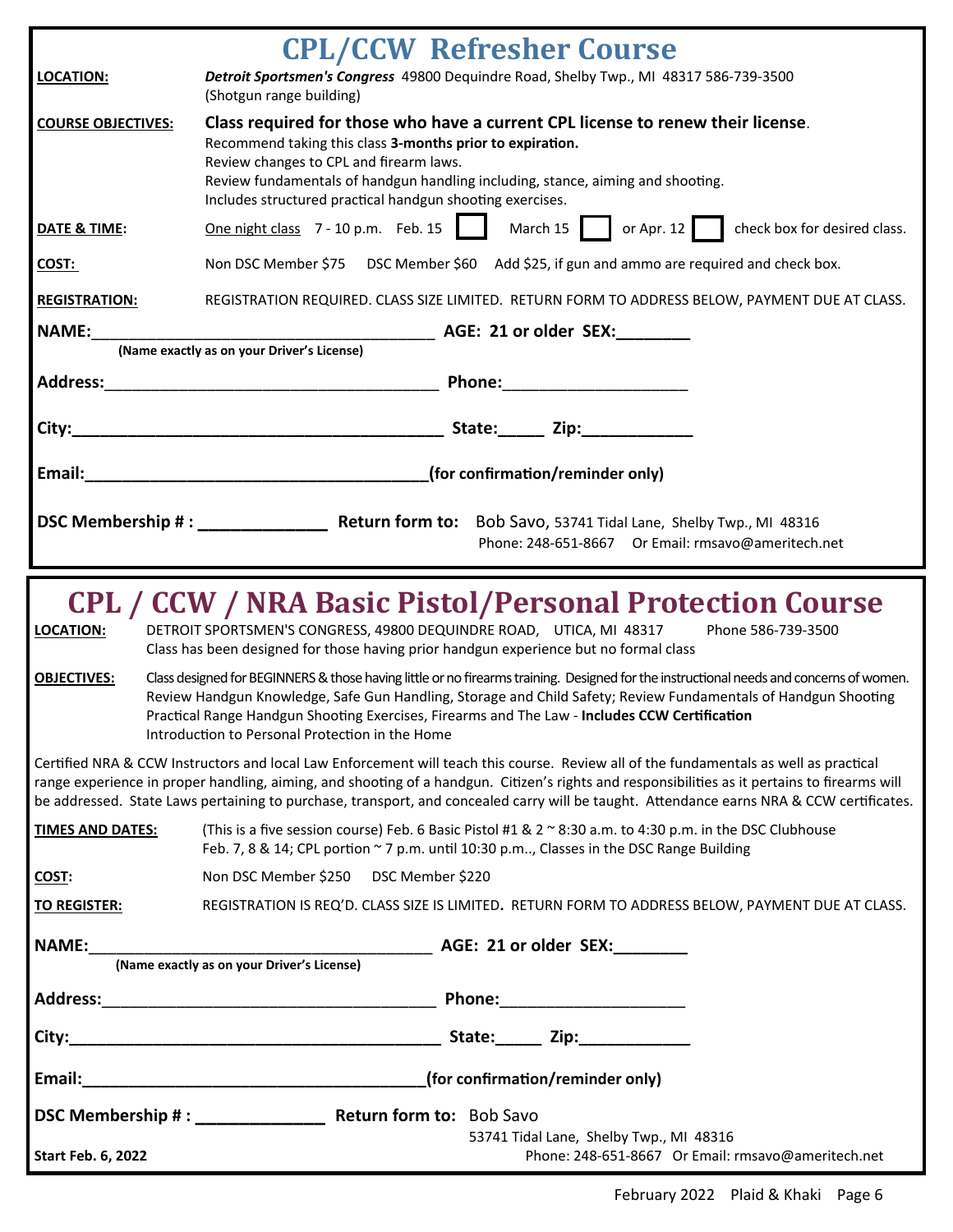# **Clinton River Muzzleloaders 2022 Calendar of Events**



| 2/20 | Winterfest                           | 8/14  | <b>BP Woods Walk</b>        |
|------|--------------------------------------|-------|-----------------------------|
| 3/13 | <b>BP Woods Walk</b>                 | 8/20  | Centerfire Pistol WW*       |
| 4/10 | <b>BP Woods Walk</b>                 | 9/11  | <b>BP Woods Walk</b>        |
| 5/1  | <b>BP Woods Walk</b>                 | 9/24  | 22 Rifle Woods Walk*        |
| 5/21 | George Wildrick Service<br>Rifle WW* | 10/9  | <b>Memorial Shoot</b>       |
| 6/12 | <b>BP Woods Walk</b>                 | 10/22 | Centerfire Lever Action WW* |
| 6/18 | 22 Pistol Woods Walk*                | 11/13 | <b>BP Woods Walk</b>        |
| 7/10 | <b>BP Wood Walk</b>                  | 12/11 | <b>BP Woods Walk</b>        |

\*In case of cancellation, the makeup date will be the following Saturday

## The Detroit Sportsman's Congress and Clinton River Muzzleloaders are proud to present:

## **Winterfest 2022**

Sunday, Feb. 20, 2022 Registration from 10 a.m. - Noon 15-Shot Match featuring Primitive and Novelty Targets, Tomahawk and Knife Throwing Delaney Park, BP range, DSC for information, call Dave Pierce 586-286-4903 or visit www.dscweb.org

Other Black Powder events at DSC:

- 1 Mini-Rendezvous… Every Tuesday, 9 a.m. -3 p.m. Shoot'en N Food N Fun.
- 2 Indoor Range Shooting in the Shotgun Building Basement Most Mondays from October through April, 6-8 p.m.
- 3 Open Shooting on the Rifle Range Mondays from 5:30 p.m. dusk -- May through September
- 4 Open sight-in and practice on the 1st and 3rd Thursdays during the summer months, starting at 6 p.m. on the Cowboy 50-yard Range.

|                         | <b>CPL / NRA Personal Protection Course</b>                                                                                                                                                                                                                                                                                                                                                                                          |  |  |
|-------------------------|--------------------------------------------------------------------------------------------------------------------------------------------------------------------------------------------------------------------------------------------------------------------------------------------------------------------------------------------------------------------------------------------------------------------------------------|--|--|
| <b>LOCATION:</b>        | DETROIT SPORTSMEN'S CONGRESS, 49800 DEQUINDRE ROAD, UTICA, MI 48317 Phone 586-739-3500<br>Class has been designed for those having prior handgun experience but no formal class                                                                                                                                                                                                                                                      |  |  |
| <b>OBJECTIVES:</b>      | Review Handgun Knowledge, Safe Gun Handling and Storage, Review Fundamentals of Handgun Shooting,<br>Practical Range Handgun Shooting Exercises, Firearms and The Law - Includes CPL Certification<br>Introduction to Personal Protection in the Home                                                                                                                                                                                |  |  |
|                         | Certified NRA & CCW Instructors & local Law Enforcement will teach this course. Review all of the fundamentals as well as practical range experi-<br>ence in proper handling, aiming, and shooting of a handgun. Citizen's rights & responsibilities as it pertains to firearms will be addressed. State<br>Laws pertaining to purchase, transport & concealed carry will be taught. Class attendance earn NRA and CPL certificates. |  |  |
| <b>TIMES AND DATES:</b> | (Three-session course) Evenings: Feb. 7, 8 & 14.                                                                                                                                                                                                                                                                                                                                                                                     |  |  |
|                         | All classes run 7 to 10:30 p.m., in the DSC Shotgun range building.                                                                                                                                                                                                                                                                                                                                                                  |  |  |
| COST:                   | Non DSC Member \$100 DSC Member \$80 Add \$50, if gun & ammo are required and check box.                                                                                                                                                                                                                                                                                                                                             |  |  |
| <b>TO REGISTER:</b>     | REGISTRATION REQUIRED. CLASS SIZE LIMITED. RETURN FORM TO ADDRESS BELOW, PAYMENT DUE AT CLASS.                                                                                                                                                                                                                                                                                                                                       |  |  |
| <b>NAME:</b>            |                                                                                                                                                                                                                                                                                                                                                                                                                                      |  |  |
|                         | (Name exactly as on your Driver's License)                                                                                                                                                                                                                                                                                                                                                                                           |  |  |
|                         | <b>Phone:</b> The contract of the contract of the contract of the contract of the contract of the contract of the contract of the contract of the contract of the contract of the contract of the contract of the contract of the c                                                                                                                                                                                                  |  |  |
|                         |                                                                                                                                                                                                                                                                                                                                                                                                                                      |  |  |
|                         | <b>Email:</b> Email: The Contract of the Contract of the Contract of the Contract of the Contract of the Contract of the Contract of the Contract of the Contract of the Contract of the Contract of the Contract of the Contract o<br>(for confirmation/reminder only)                                                                                                                                                              |  |  |
| Start Feb. 7, 2022      | <b>DSC Membership #:</b> Return form to: Bob Savo, 53741 Tidal Lane, Shelby Twp., MI 48316<br>Phone: 248-651-8667 Or Email: rmsavo@ameritech.net                                                                                                                                                                                                                                                                                     |  |  |